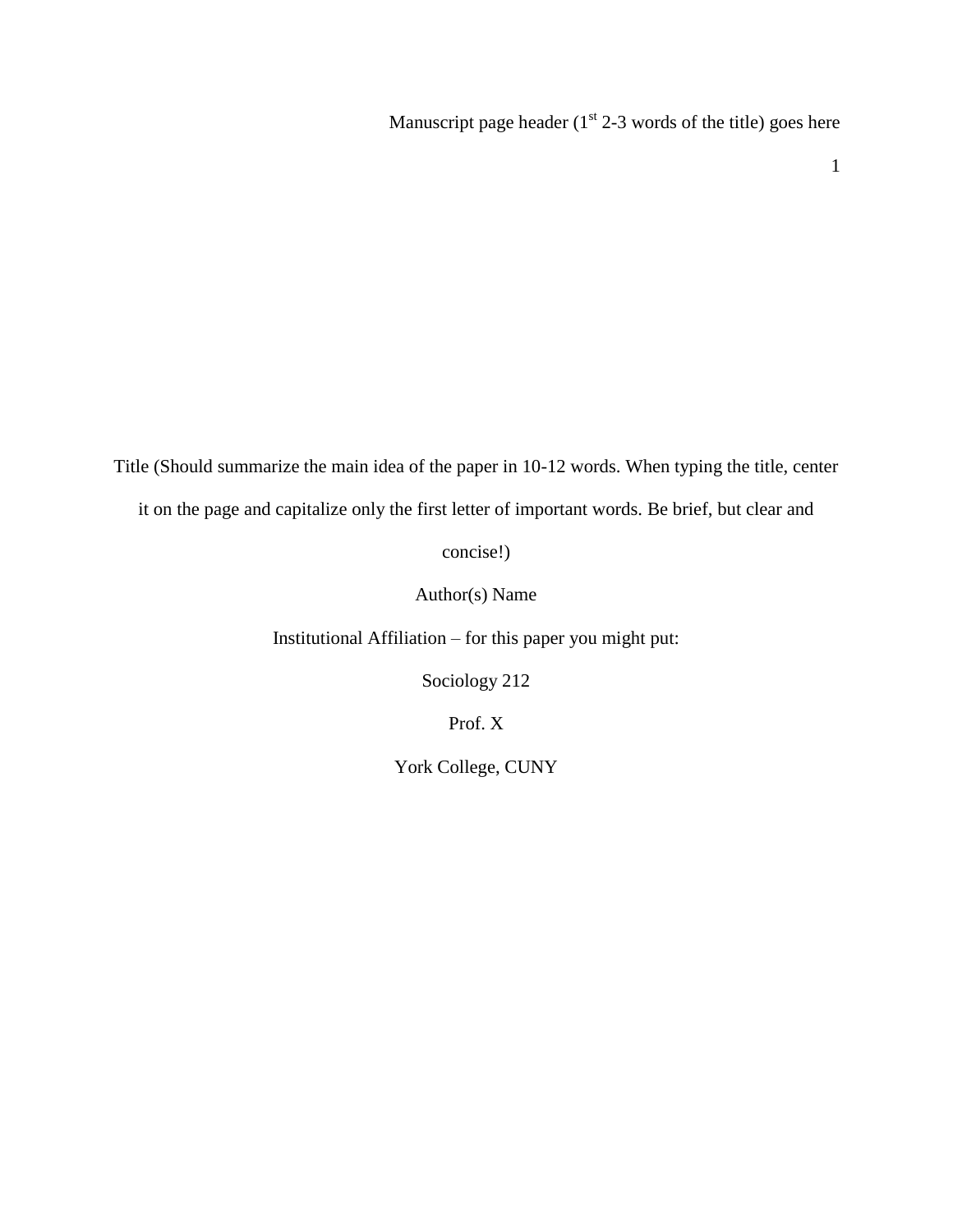Manuscript page header  $(1<sup>st</sup> 2-3$  words of the title) goes here

### Abstract

*(for your paper abstract is unnecessary, however for more advanced and professional papers it is – it is included here so that you might see how it looks and what information it contains)* The text of the abstract goes here. It should be a single paragraph, in a block format, meaning that the first line should not be indented. The purpose of this section is to provide a brief and comprehensive summary of the study. It should be accurate (do not include information here that is not in the body of the manuscript, concise (150-250 words maximum), and specific (begin this section with the most important information and limit it to the four or five most important concepts, findings, or implications of the study). Avoid citing references in the abstract. Paraphrase rather than quoting. Use active rather than passive voice (but without personal pronouns). Use past tense for procedures and results. It is a good idea to write this section last. Also notice that everything about this manuscript is double spaced. The next section begins on a new page. If you press and hold down the ctrl key while you press the enter key, MS Word will force a page break.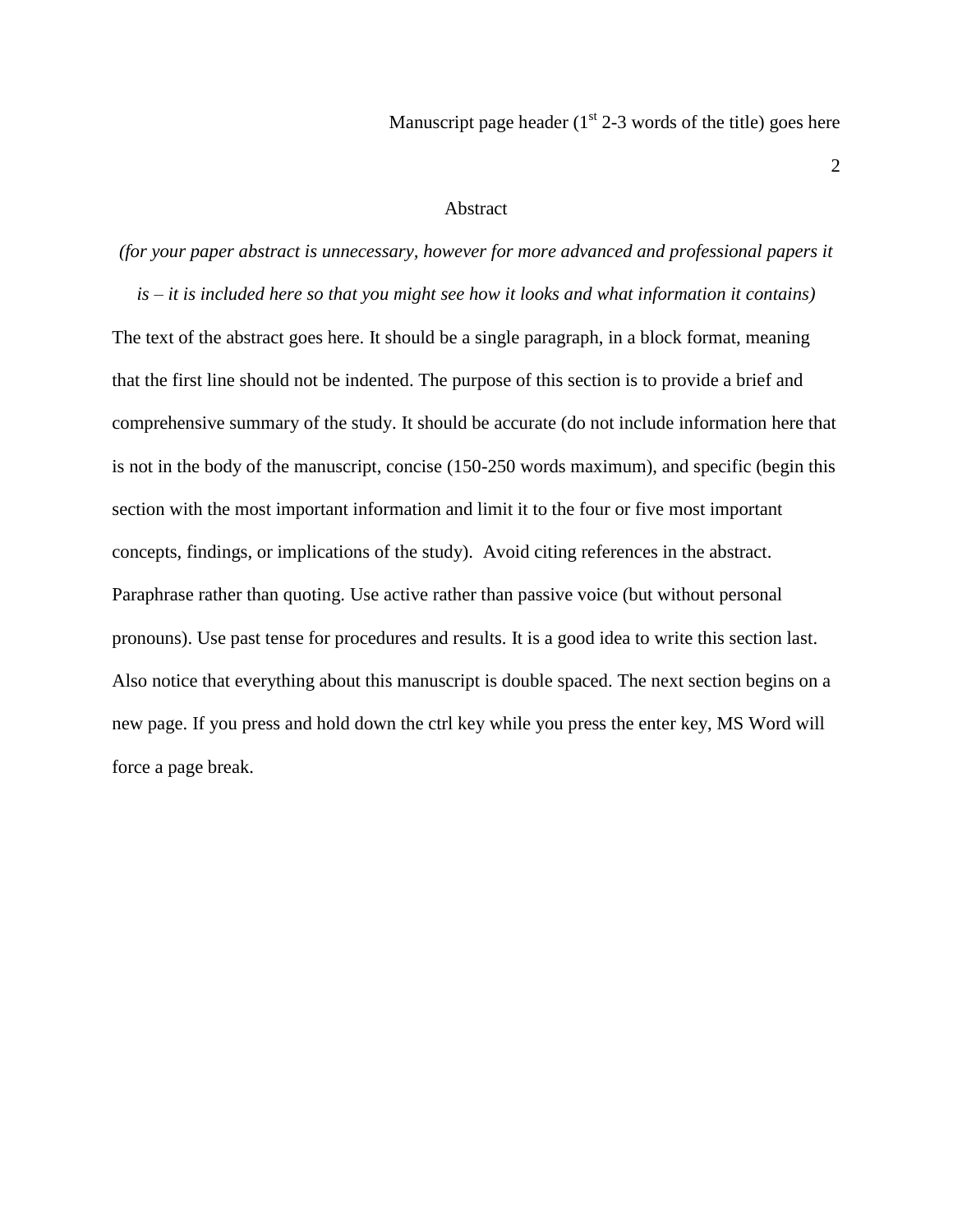### Title of the manuscript is retyped here

Begin the introduction here. Retype your title and center it at the top of the introduction as indicated above. Notice that these paragraphs should have a normal (.5 inch) indent. The main purpose of this section is to tell the reader why you performed the study. In other words, you have to inform the reader of your research question and indicate why it is important, and how it is unique when compared to previous studies. Follow with a review of the relevant literature. Avoid an exhaustive and historical review. Then go on to make clear the connection between previous research and the present work. You might include any hypotheses and the rationale for them. The final paragraph usually contains a statement which clearly and explicitly states why the study was performed. Thus, this section should contain an absolute minimum of four paragraphs: the general introduction, the literature review, the connection of the present study to the literature and the explicit statement of purpose. In the introduction you can include more background information if you think it is necessary to educate the reader about what you are studying, but remember, the reader is busy too, and introduction that is too long may turn readers away.

## Method

The method section should describe what was done to answer the research question, describe hot it was done, justify the method used and explain how the results were analyzed. The description of preparations, measurements and the research protocol should be organized chronologically. Material in each section should be organized by topic from most to least important. The method section must be written with enough information so that the study could be reproduced by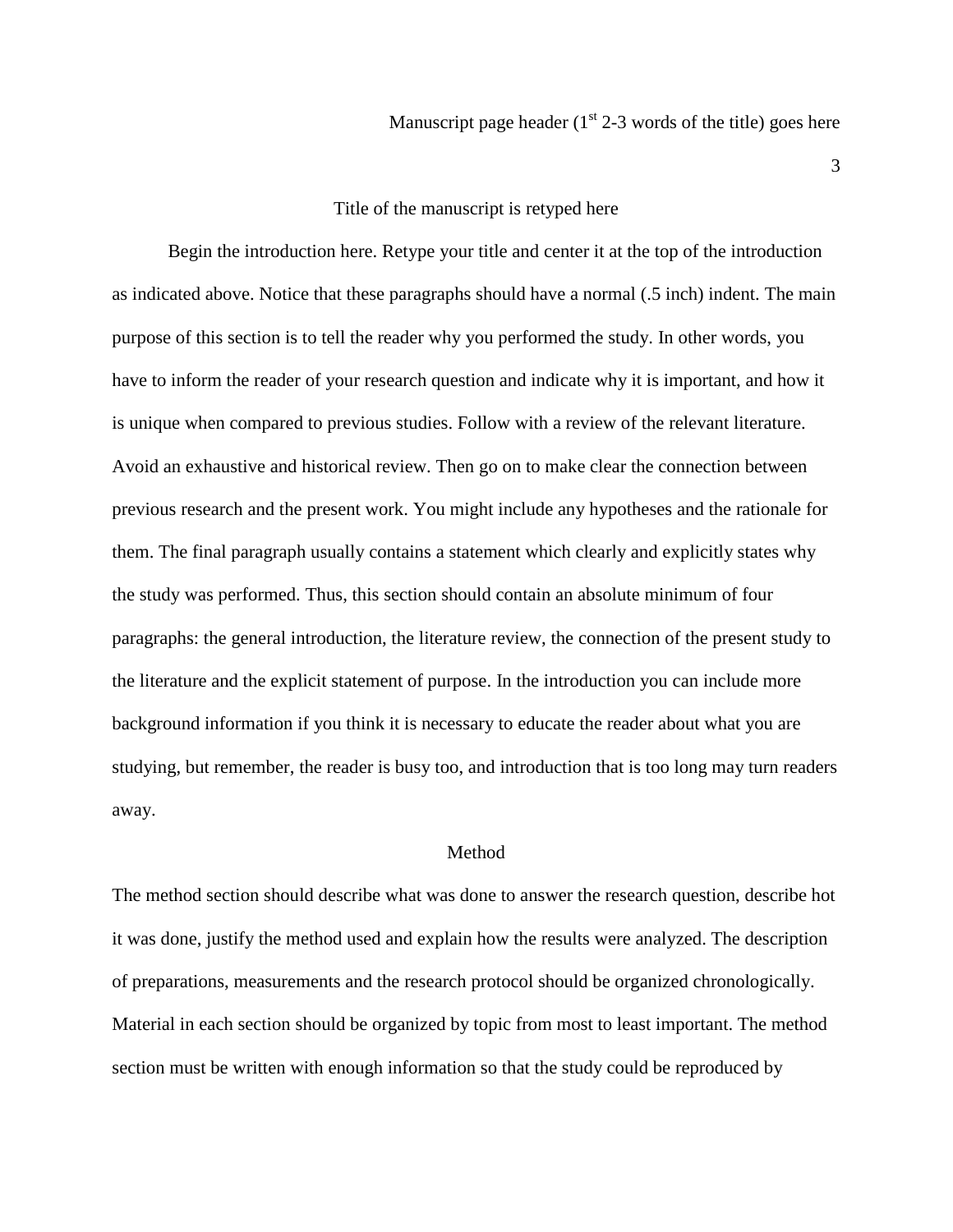someone else. The writing should be direct and precise and it the past tense. Complex sentence structure and description of unimportant details should be avoided.

### *Subjects or Participants*

Indicate who participated in the study, how many, and how were they selected. Include any details which are relevant to the study (demographic information such as: gender, age, ethnicity, strain, weight, etc.).

# *Materials or Measures*

If you used particular materials, describe them and how they functioned in the study. Include each and every material you used during your data collection: questionnaires, interview schedules etc **AND** describe their function (why this particular measure?)

### *Design*

Describe the design and clearly spell out the independent and dependent variables. What are you measuring? What are the effects of x on y?

# *Procedure*

Carefully summarize each step in the execution of the study. Indicate what a typical test, or interview session involved. Describe any phases that the study had or any instructions that the subjects received.

#### Results

Look carefully at the results. That is, take a good hard look at all those numbers/information you collect. Think of different ways to summarize them, as well as to make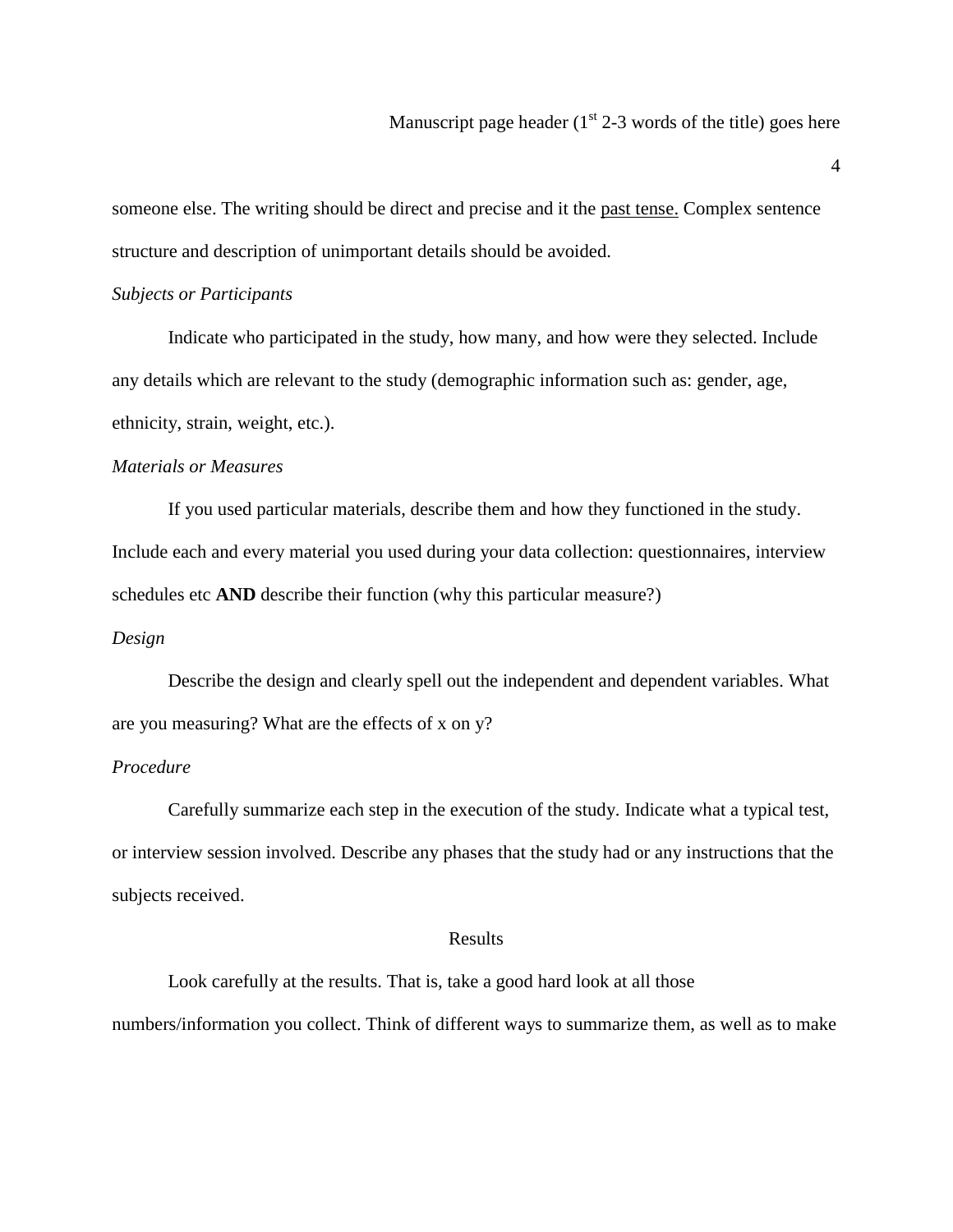sense of them. This section will be easier to write if you make any tables and/or figures you intend to use first.

Briefly state the main findings in words. That is, first give a general description, and then go into the details. Do not discuss the implications of the results in this section. Remember: avoid bias and interpretation in this section.

Be careful with the word "prove" (statistical tests are based on probability and can be in error, they do not really prove anything). You can only use wording that implies causality if you actually manipulated the independent variable (i.e., performed an experiment).

Major problems in the result section include: failure to provide that data that is critical to answering the research question and adding interpretation to the findings.

### **Discussion**

The purpose of this section is to evaluate and interpret the results, especially with respect to the original research question. Start off with a brief, non-technical summary of the results. In other words, tell the reader about the main findings. Then go on to discuss the implications of the results. It is also important to discuss how the results relate to the literature you cited in the introduction. In other words, emphasize any theoretical consequences of the results.

You might (or might not) also mention any limitations of the study and any suggestions for future research in this section. Finally, you need an ending paragraph in which you make a final summary statement of the conclusions you have drawn. You are also encouraged, when appropriate, to comment on the importance and relevance of your findings. How are your findings related to the big picture? Thus, this section should contain an absolute minimum of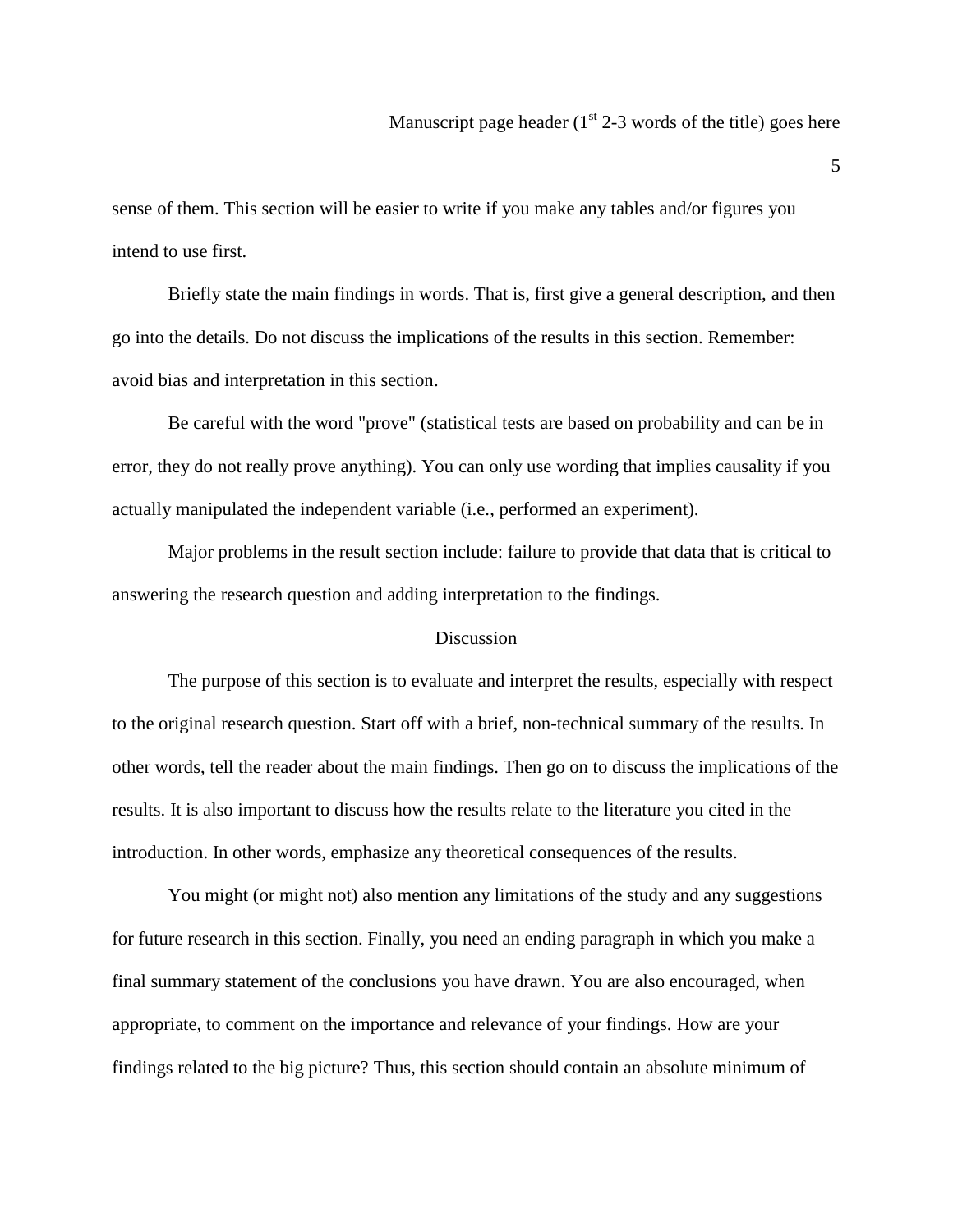three paragraphs: the non-technical summary, discussion of the results and their implications, and the concluding paragraph.

The most common mistake in the discussion section is overstating the findings.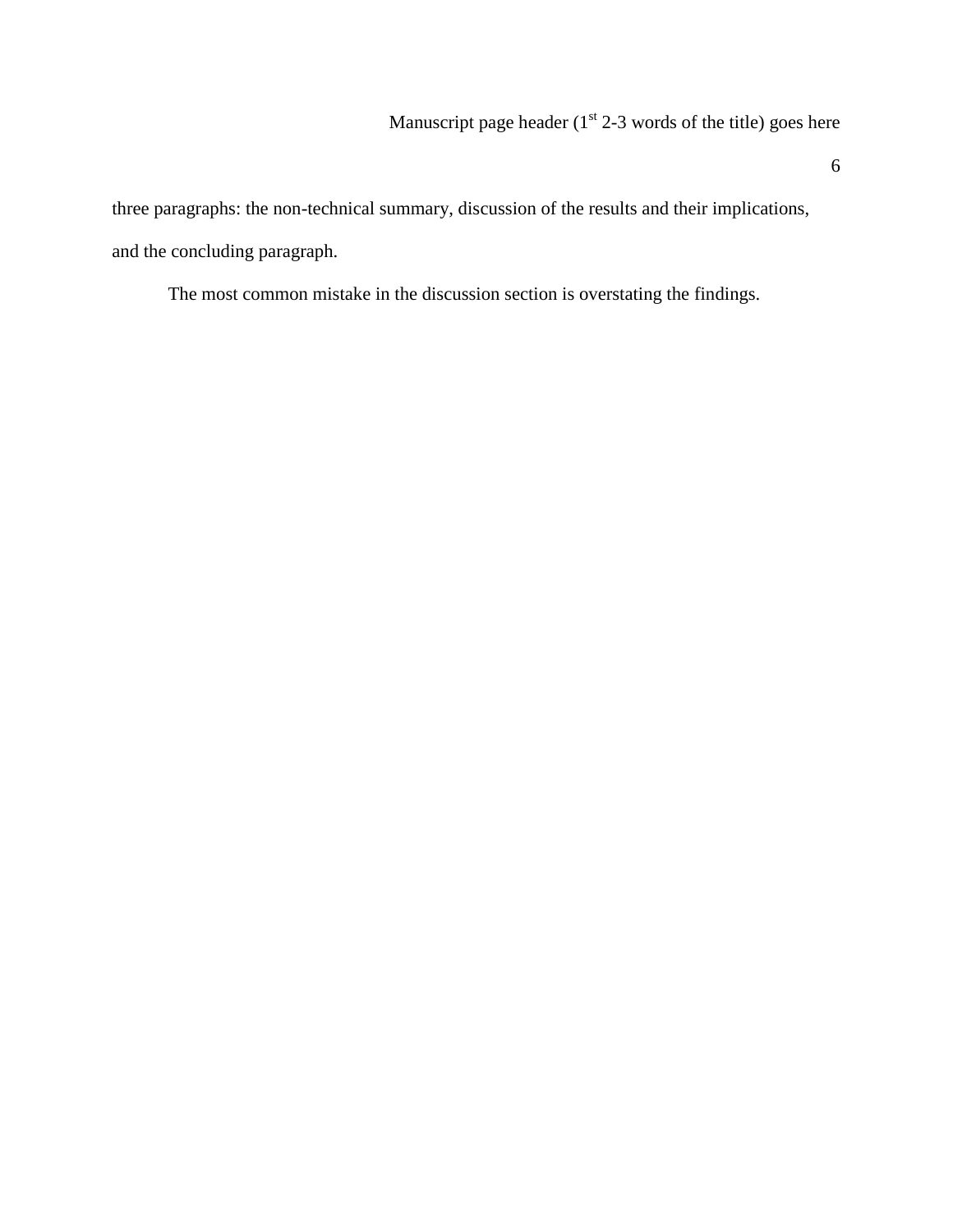### References

Brownlie, D. (2007). Toward effective poster presentations: An annotated bibliography. *European Journal of Marketing, 41*(11/12), 1245-1283. doi:10.1108/03090560710821161

- Kenneth, I. A. (2000). A Buddhist response to the nature of human rights. *Journal of Buddhist Ethics, 8*. Retrieved from<http://www.cac.psu.edu/jbe/twocont.html>
- Kinsey, A. C., Pomeroy, W. B., Martin, C. E., & Gebhard, P. H. (1953). *Sexual behavior in the human female*. New York: W. B. Saunders.
- Plonsky, M. (2004). Psychology with style: A hypertext writing guide (Version 5). Retrieved from the Web 1/17/04.<http://www.uwsp.edu/psych/apa4b.htm>
- Riley, E. P., Lochry, E. A., & Shapiro, N. R. (1979). Lack of response inhibition in rats prenatally exposed to alcohol. *Psychopharmacology, 62*, 47-52.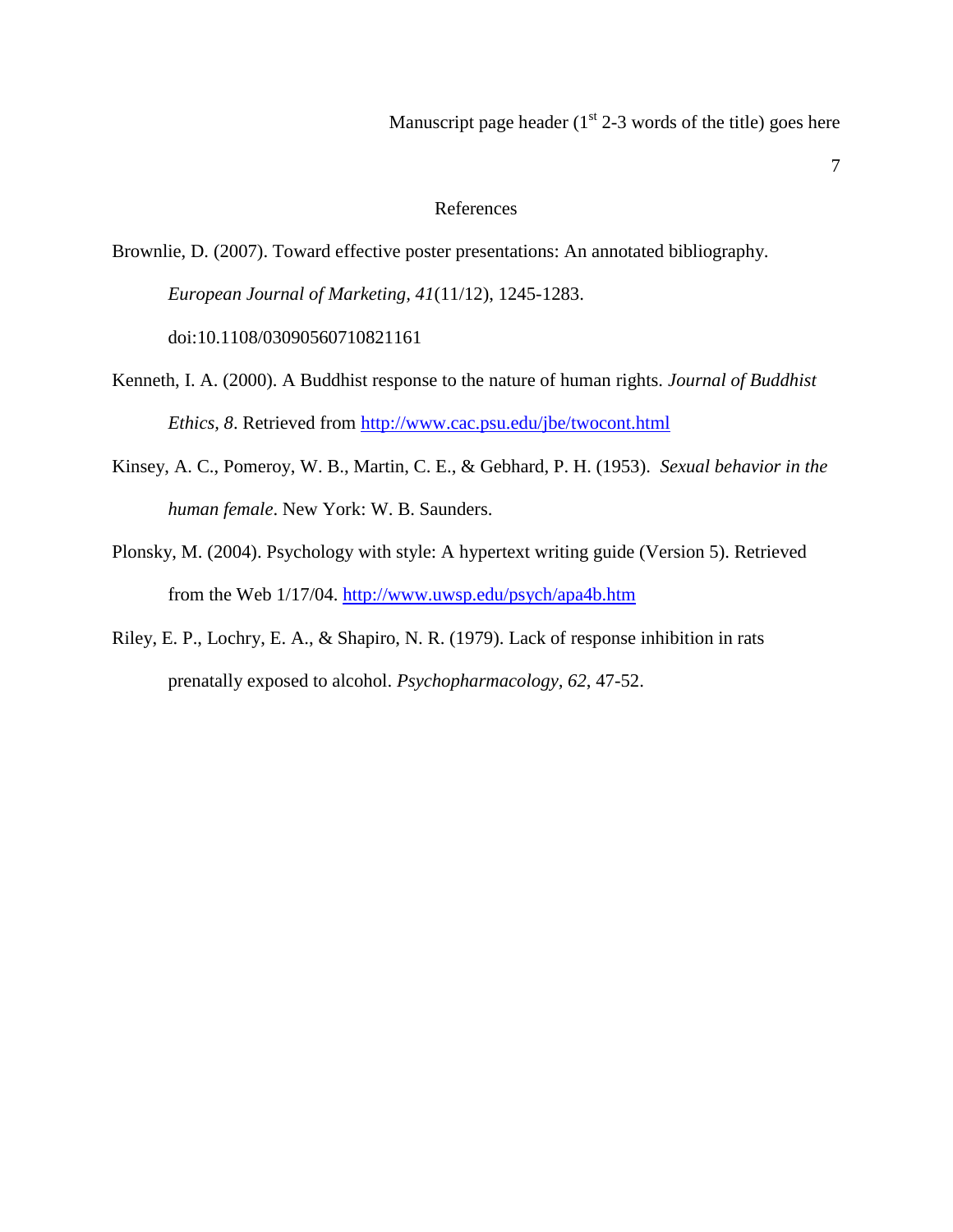# Table 1

*Average Ages Sexual Information was Acquired Compared with the Youngest and Oldest Ages Subjects Believed the Information Should be Acquired*

|                     | Age Acquired |           | Youngest Age |           | Oldest Age |           |
|---------------------|--------------|-----------|--------------|-----------|------------|-----------|
| Information         | Mean         | <b>SD</b> | Mean         | <b>SD</b> | Mean       | <b>SD</b> |
| How babies are made | 10.1         | 2.9       | 8.5          | 2.8       | 11.9       | 2.7       |
| How babies are born | 10.0         | 3.1       | 8.4          | 3.1       | 11.6       | 2.8       |
| Sexual intercourse  | 11.6         | 2.6       | 10.4         | 2.6       | 13.1       | 2.6       |
| Menstruation        | 11.6         | 2.2       | 9.9          | 2.1       | 12.6       | 2.1       |
| Nocturnal emissions | 12.5         | 2.6       | 10.8         | 2.6       | 13.4       | 2.7       |
| Masturbation        | 13.0         | 2.6       | 11.4         | 2.8       | 14.0       | 2.6       |
| Birth control       | 13.9         | 2.4       | 12.0         | 2.2       | 14.3       | 2.4       |
| Homosexuality       | 13.4         | 2.8       | 11.3         | 2.8       | 14.1       | 2.5       |
| Genital terminology | 12.4         | 2.9       | 10.4         | 3.3       | 13.1       | 3.3       |
| Orgasm              | 14.0         | 2.3       | 12.5         | 2.7       | 15.0       | 2.6       |
| STD's               | 14.1         | 2.3       | 12.0         | 2.4       | 14.7       | 2.4       |

STD's = Sexually transmitted diseases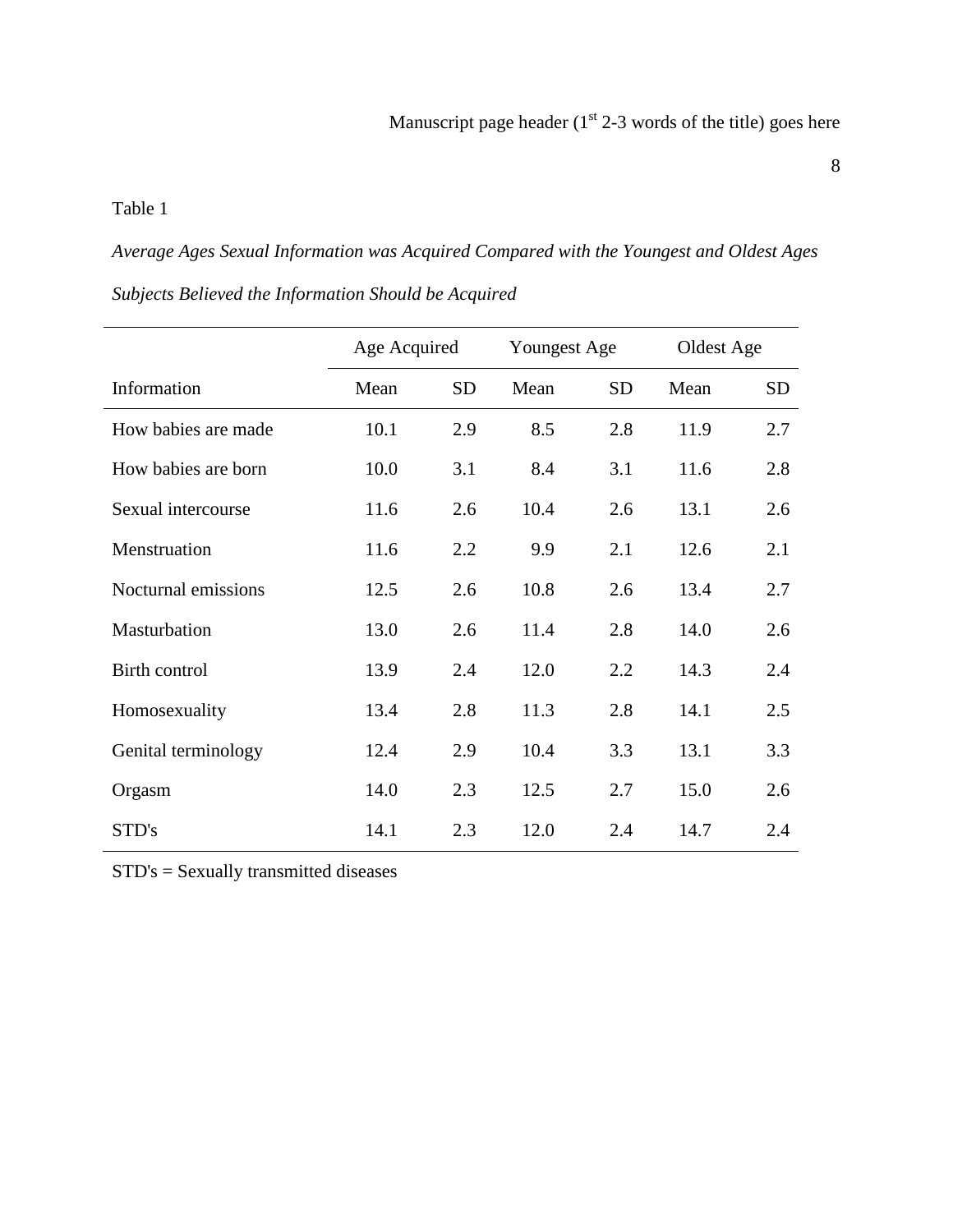# Figure Captions

*Figure 1*. Percent of time married females have orgasm during intercourse with their husbands.

Data from Kinsey, Pomeroy, Martin, Gebhard (1953).

*Figure 2.* Mean number of trials to learn a passive avoidance task as a function of age and maternal ethanol consumption in rats. Data based on Riley, Lockrey and Shapiro (1979).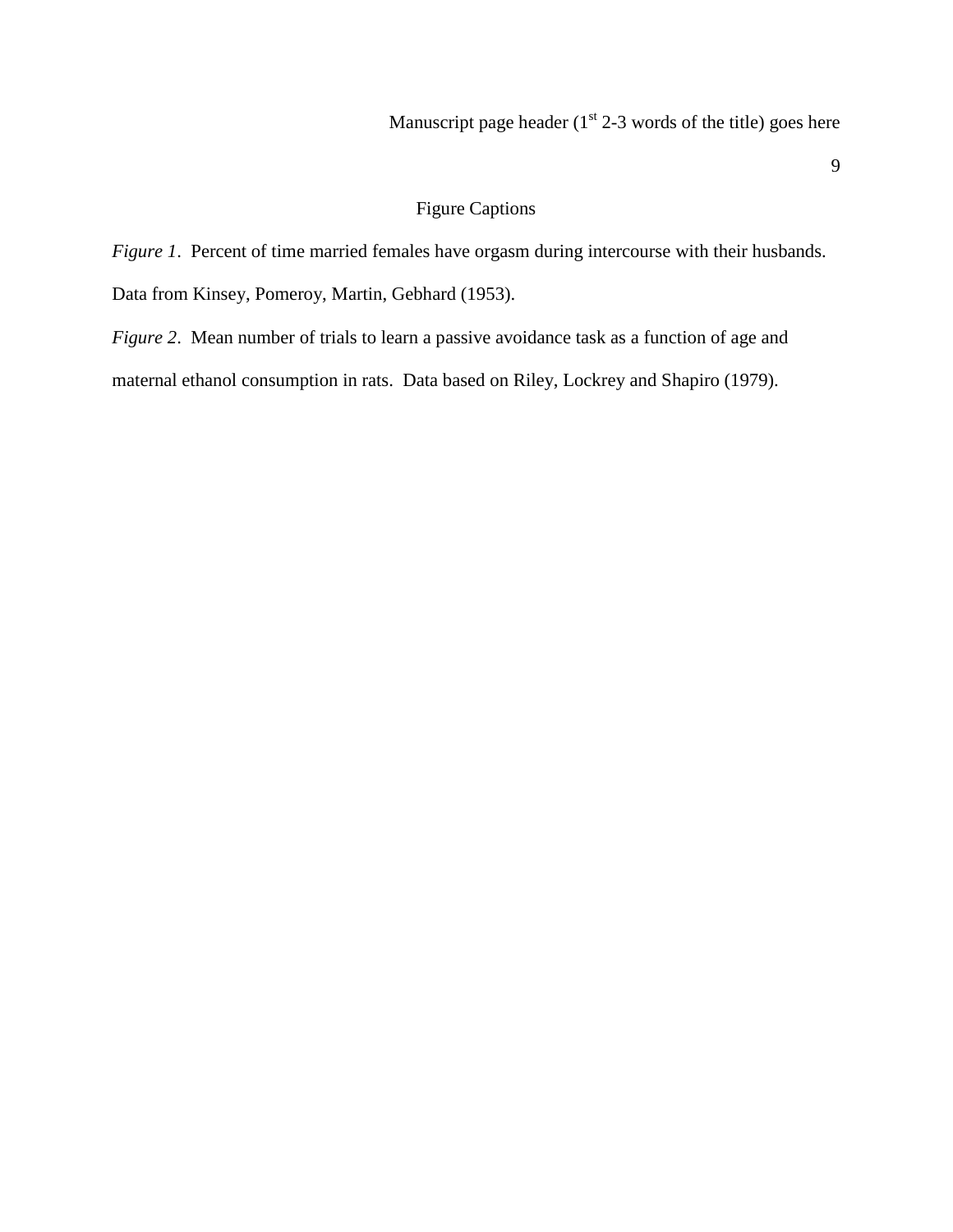